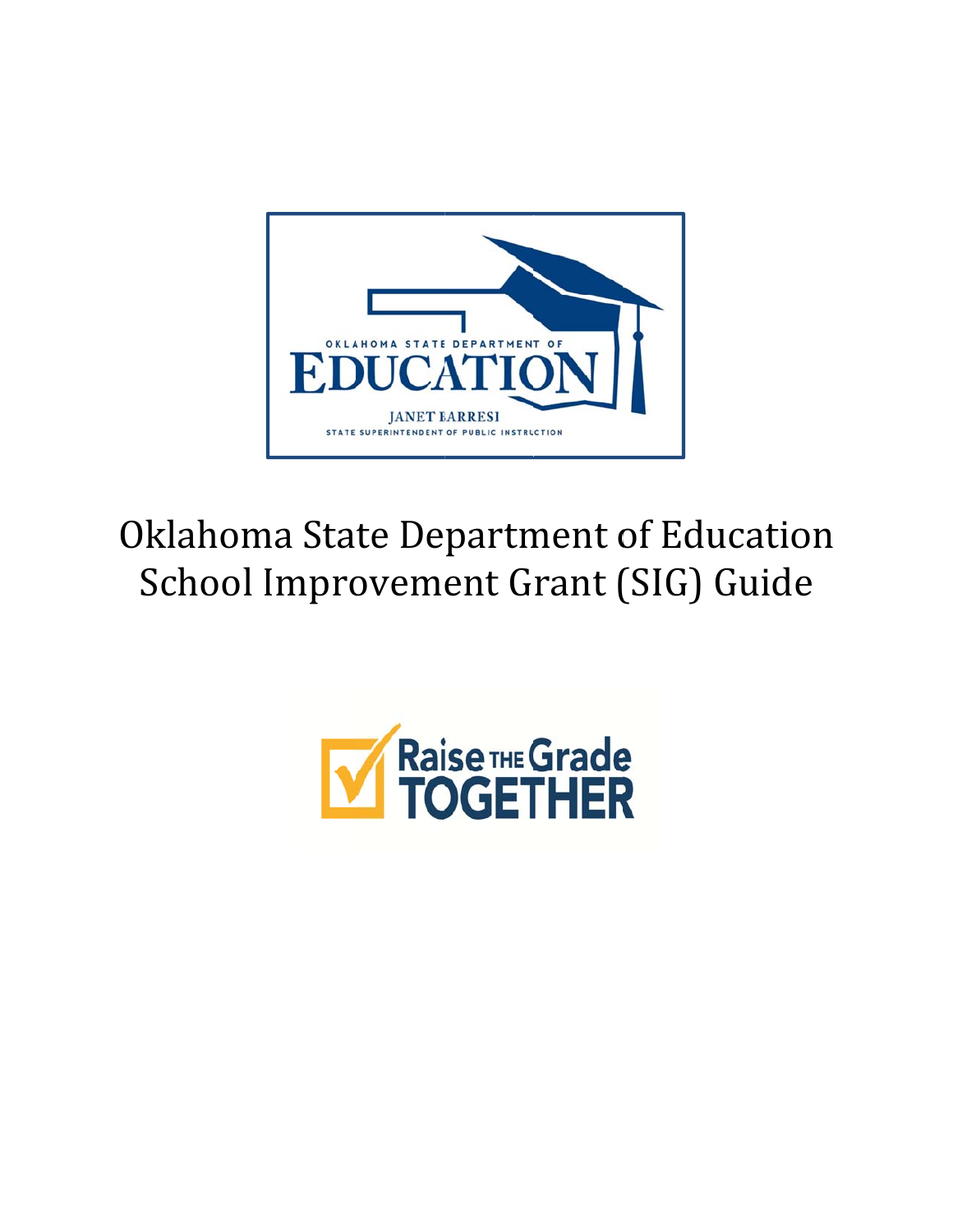| <b>Table of Contents</b>        |               |
|---------------------------------|---------------|
| 1. Program Description          | Page 3        |
| Eligibility                     | Pages $3 - 4$ |
| 3. SIG Recipients               | Page 4        |
| 4. Application Process          | Page 5        |
| Support<br>5.                   | Pages $5 - 6$ |
| <b>Monitoring Process</b><br>6. | Pages $6 - 7$ |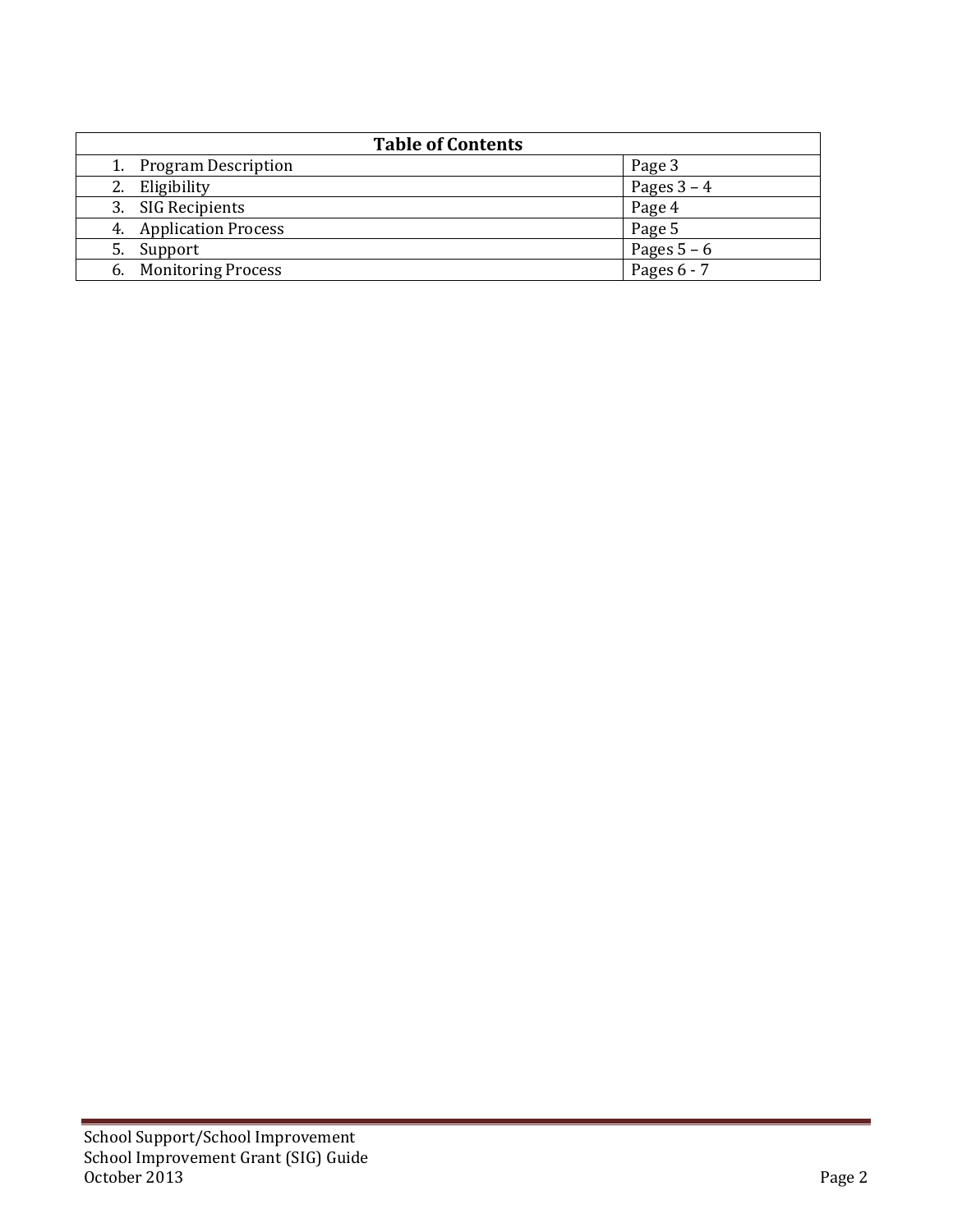### Program Description

School Improvement Grants (SIGs), authorized under Title I section  $1003(g)$  of the Elementary and Secondary Education Act of 1965 (Title I or ESEA), are grants awarded to state educational agencies (SEAs) that SEAs use to make competitive sub grants to local educational agencies (LEAs). Competitive sub grants are awarded to LEAs that demonstrate the greatest need for funds and strongest commitment to use these funds to provide adequate resources and raise substantially the achievement of students in their lowestperforming schools. The funds are typically three year awards used to meet the needs of the students and staff as determined by data.

In order to receive funds, states must first submit a SEA School Improvement Grant Application for section  $1003(g)$  of the ESEA to the United States Department of Education (USDE). If the SEA SIG Application is approved,  $1003(g)$  funds are available for obligation by LEAs for a maximum of 27 months after funds become available. They remain available for obligation by LEAs under the initial period of availability for 15 months. Under section 421(b) of the General Education Provisions Act, any funds that remain unobligated may be carried over for obligation for an additional 12 months. When LEAs apply, they must indicate that they will implement one of the following four models in their persistently lowest achieving schools: 

- 1. **Turnaround Model**: Replace the principal; screen existing school staff and rehire no more than half the teachers; adopt a new governance structure; and improve the school through curriculum reform, professional development, extending learning time, and other strategies.
- 2. **Restart Model**: Convert a school or close it and re-open it as a charter school or under an education management organization.
- 3. **School Closure**: Close the school and send the students to higher-achieving schools in the district.
- 4. **Transformation Model**: Replace the principal and improve the school through comprehensive curriculum reform, professional development, extending learning time, and other strategies.

Additional information regarding the SIG program may be found at http://ok.gov/sde/schoolimprovement‐grant‐sig. 

# **Eligibility**

Oklahoma's definition of persistently lowest-achieving schools has evolved since the initial SEA School Improvement Grant was awarded in federal fiscal year 2009. Only schools meeting the established criteria for persistently lowest achieving schools in the SEA SIG Application are eligible to apply for the School Improvement Grant. For the 2010-2011 and 2011-2012 school years, sites were identified using the Tier I, II, and III definitions found in the federal fiscal year 2009 SEA Application and the federal fiscal year 2010 SEA Application. (SEA applications may be found at http://ok.gov/sde/school-improvement-grant-sig.)

In the federal fiscal year 2011 SEA Application, Oklahoma's definition of persistently lowest-achieving schools changed based on the United States Department of Education (USDE) approving Oklahoma's ESEA Flexibility Waiver on February 9, 2012. In the waiver, Oklahoma included a list of Priority Schools which are the lowest performing in the state. The priority school definition (as modified from the ESEA Flexibility Waiver for Oklahoma) is a school that, based on scores on the most recent administrations as well as prior administrations of the state assessments in reading and mathematics used in the prior accountability system, has been identified as among the lowest-performing in the state. The total number of priority schools in the state must be at least five percent of the Title I schools in the state. Any sections that formally apply to Tier I, Tier II, and Tier III schools now apply to Priority Schools.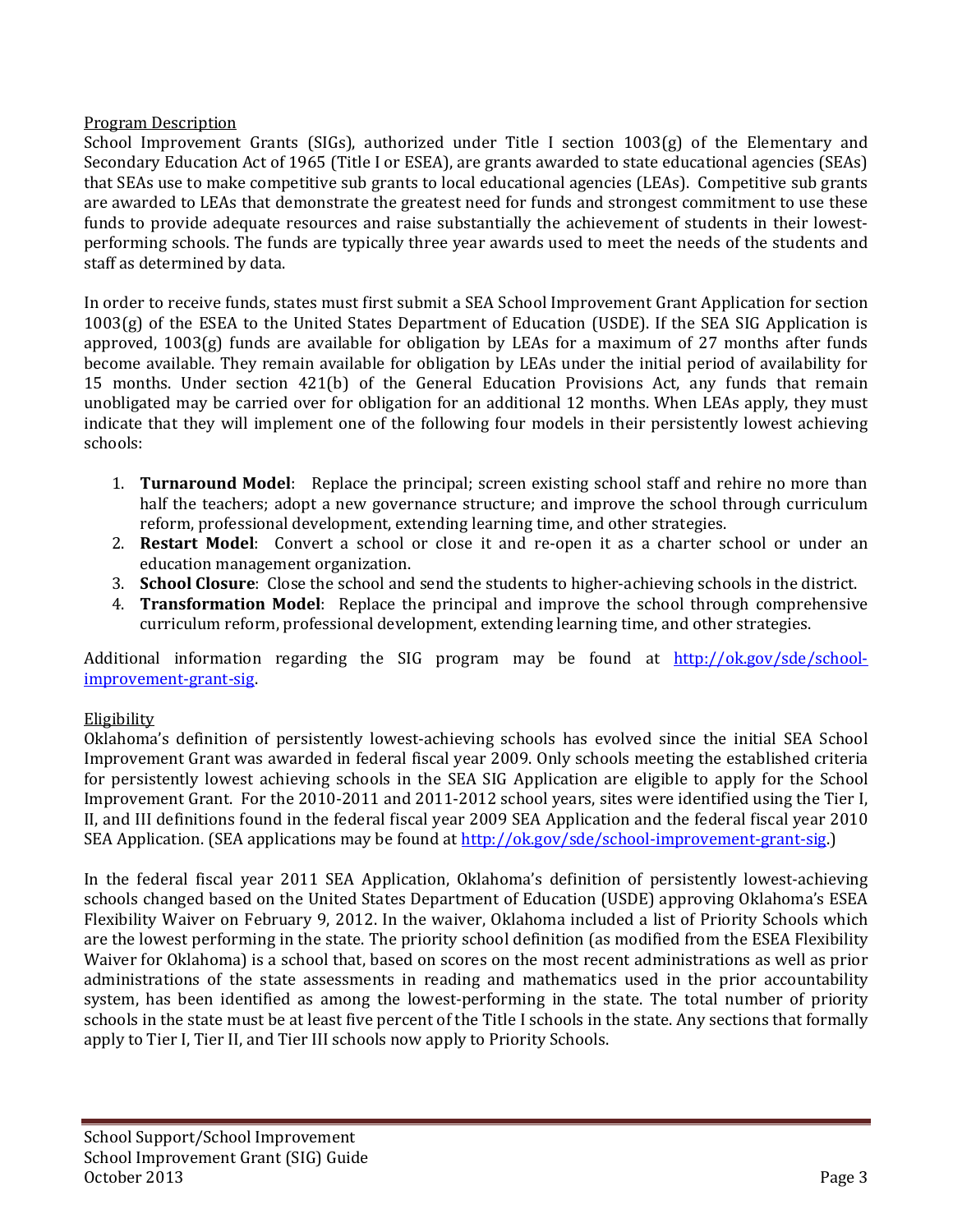A Priority School is: **(1)** a Title I school among the lowest five percent of Title I schools in the state based on the achievement of the "all students" group in terms of proficiency on the statewide assessments that are part of the SEA's differentiated recognition, accountability, and support system, combined, and the school's lack of progress on those assessments over a number of years in the "all students" group; **(2)** a school among the lowest five percent of all schools in the state based on the achievement of the "all students" group in terms of proficiency on the statewide assessments that are part of the SEA's differentiated recognition, accountability, and support system, combined, and the school's lack of progress on those assessments over a number of years in the "all students" group; **(3)** a Title I-participating, a Title I-eligible, and/or a non-Title I high school with a graduation rate less than 60 percent for three consecutive years; or *(4)* all Tier I schools receiving SIG funds to implement a school intervention model.

# **Schools currently receiving the SIG grant are not eligible to apply for this competition.**

Additional information regarding eligibility may be found at  $[http://ok.gov/sde/school-improvement-}](http://ok.gov/sde/school-improvement-)$ grant‐sig. 

#### SIG Recipients

#### **Cohort 1 (2010‐2011)**

For the 2010-2011 school year, 15 eligible Oklahoma schools applied and ten (10) schools were awarded. Crutcho Elementary (Crutcho Public Schools) Douglass Middle School (Oklahoma City Public Schools) U.S. Grant High School (Oklahoma City Public Schools) F. D. Moon Academy (Oklahoma City Public Schools) Central High School (Tulsa Public Schools) Clinton Middle School (Tulsa Public Schools) East Central High School (Tulsa Public Schools) Nathan Hale High School (Tulsa Public Schools) Gilcrease Middle School (Tulsa Public Schools) \* Will Rogers High School (Tulsa Public Schools)  $*$ 

\*As a part of a new district initiative (Project Schoolhouse) in Tulsa Public Schools, Gilcrease Middle School and Will Rogers High School closed in the summer of 2011. Unexpended funds were made available for remaining Cohort 1 sites and new Cohort 2 sites who requested additional funds to carry out the intervention model.

# **Cohort 2 (2011‐2012)**

For the 2011-2012 school year, three eligible Oklahoma schools applied and all three schools were awarded. 

Justice Alma SeeWorth Academy (Oklahoma City Public Schools – Charter School) Oklahoma Centennial Middle School (Oklahoma City Public Schools) Oklahoma Centennial High School (Oklahoma City Public Schools)

# **Cohort 3 (2012‐2013)**

For the 2012-2013 school year, six eligible Oklahoma schools applied and three schools were awarded.

Shidler Elementary School (Oklahoma City Public Schools) Roosevelt Middle School (Oklahoma City Public Schools) Butner Elementary School (Butner Public Schools)

LEA applications and budgets may be found at http://ok.gov/sde/school-improvement-grant-sig.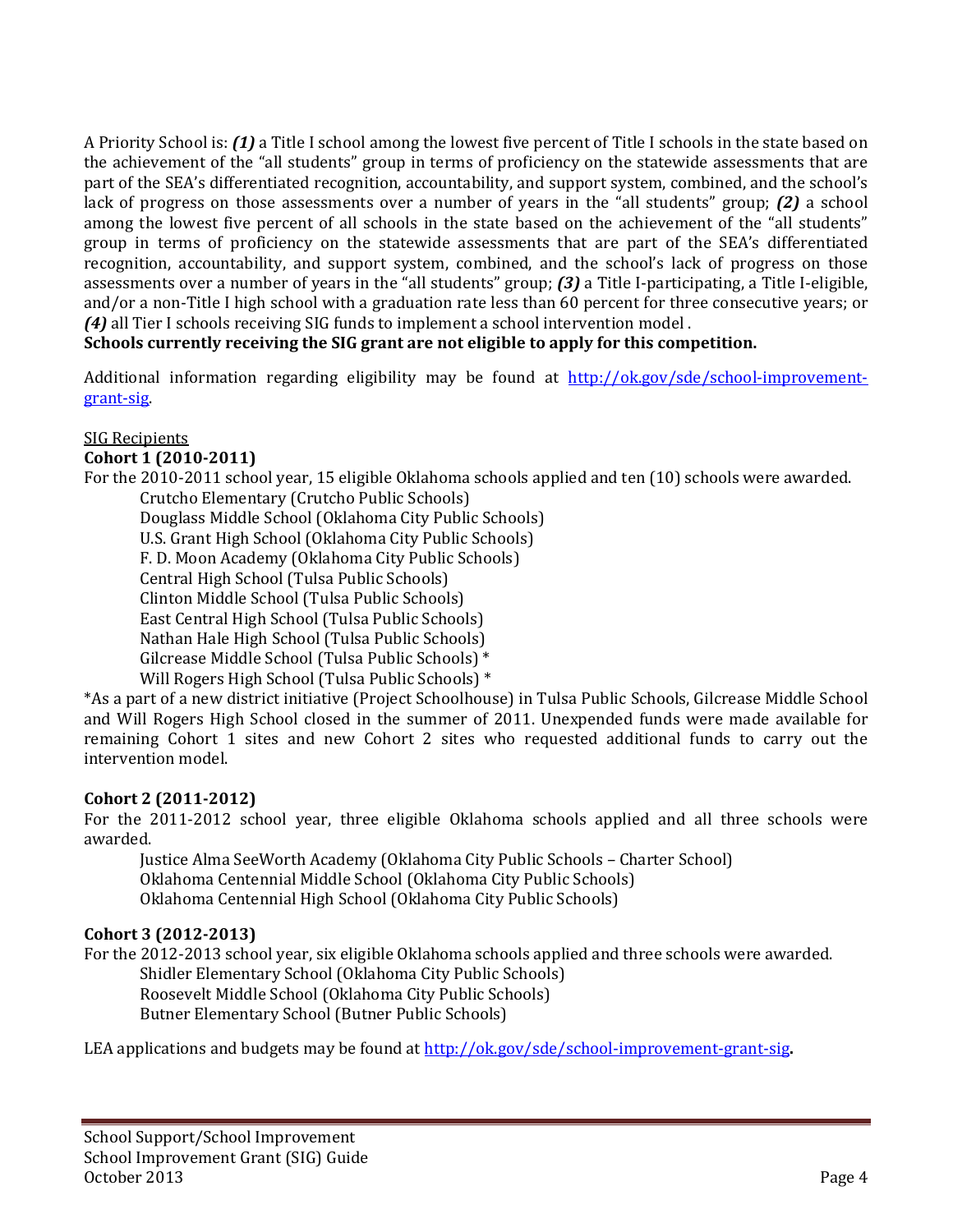# Application Process

### **SEA Application Process**

- 1. SEA receives notice from The Office of School Turnaround (OST) at USDE regarding Continuation and New Awards Application for SIG.
- 2. SEA staff reviews the Continuation and New Awards Application to determine eligibility.
- 3. SEA consults the Title I Committee of Practitioners to review the application and receive any comments.
- 4. SEA, with stakeholder involvement, completes the appropriate application (Continuation or New Award).
- 5. SEA completes any revisions necessary for the LEA Application template.
- 6. SEA submits the appropriate application with a copy of the LEA Application template (if necessary) to USDE.
- 7. If the application is approved, USDE will send SEA the grant award notification.

# **LEA Application Process**

- 1. SEA will distribute the LEA grant applications to all eligible LEAs.
- 2. SEA will request that any eligible LEAs interested in the SIG submit a letter of intent.
- 3. SEA will provide a technical assistance meeting for all LEAs that intend to submit an application. (Videoconference and/or Webinar)
- 4. SEA staff will offer a Videoconference and/or Webinar (Presentation, Question and Answer format) for SIG Principals and others.
- 5. The SEA will provide a Webinar for technical assistance with guidelines and applications.
- 6. Original copy of LEA application is due to the SEA.
- 7. SEA panel will review the application and feedback will be provided to the LEA.
- 8. LEA applications for three year awards will be approved by the Oklahoma State Board of Education.
- 9. SEA will host the SIG Overview meeting to provide information on implementation.
- 10. All approved LEAs (applications and budgets) will be posted on the OSDE Website.
- 11. SEA and LEA collaborate to begin full implementation of the selected intervention model.

SEA and LEA applications may be found at http://ok.gov/sde/school-improvement-grant-sig.

# Support

# **The Office of School Support/School Improvement**

The Oklahoma State Department of Education (OSDE) offers support to all SIG recipients through multiple ways, but the Office of School Support/School Improvement (SSSI) leads the effort. While the SIG does not have a large SEA staff, members of the SSSI team share the responsibilities of administering the grant.

| <b>Assistant State Superintendent</b> | <b>OSDE Office of School Turnaround</b>                                  |
|---------------------------------------|--------------------------------------------------------------------------|
| <b>State Director</b>                 | <b>OSDE Office of School Turnaround</b>                                  |
|                                       | Programmatic aspects of SIG Grant                                        |
| Coordinator II                        | Provides support to SIG Director with programmatic aspects of 1003(a)    |
|                                       | and $1003(g)$ programs                                                   |
| <b>Grant Consultant</b>               | SIG grant award notifications, SIG allocation notices, and SIG Fiscal    |
|                                       | Management                                                               |
| Coordinator I                         | Provides support to Grants Consultant with fiscal aspects of 1003(a) and |
|                                       | 1003(g)                                                                  |
| <b>Program Specialists</b>            | Provides support to designated SIG sites                                 |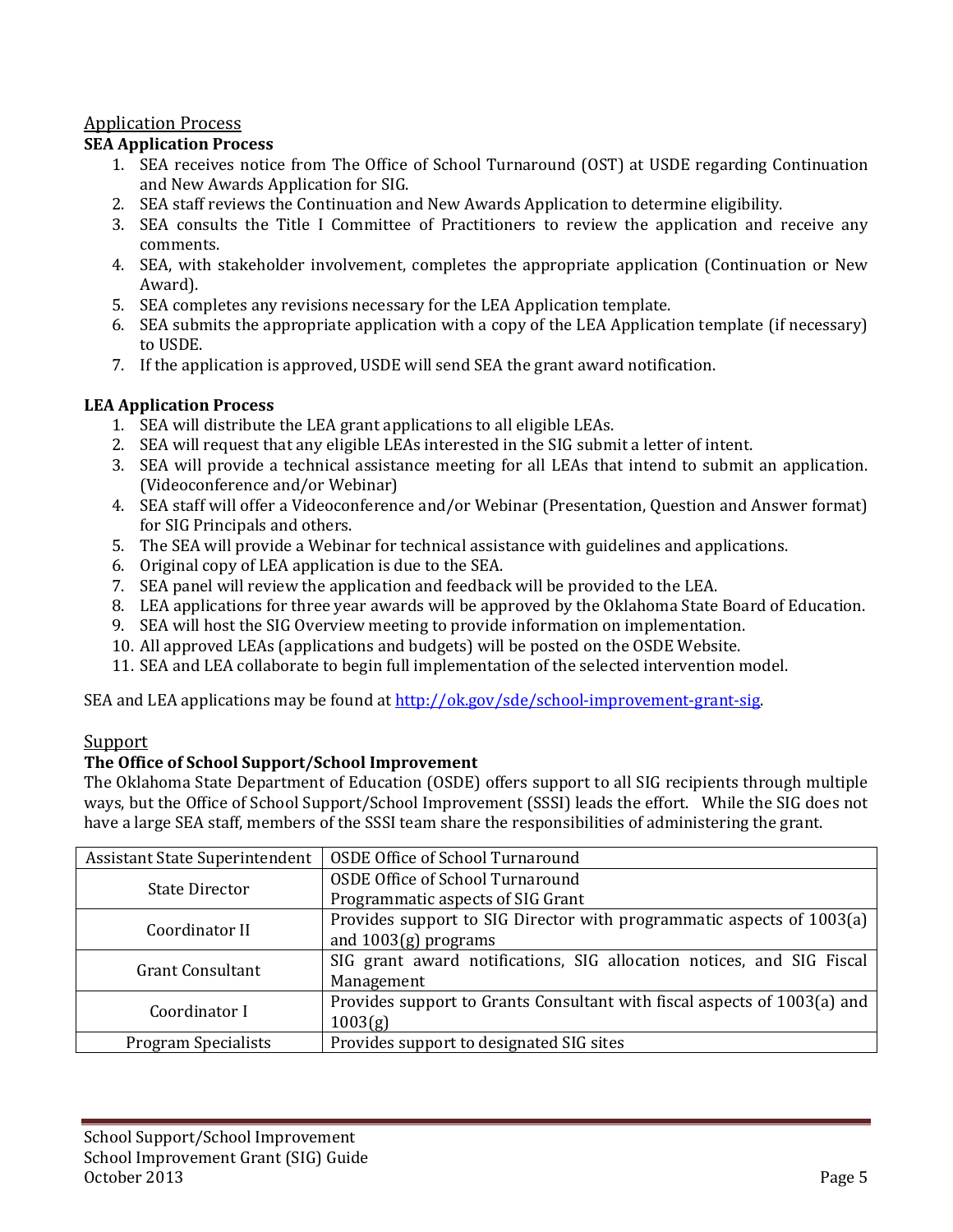#### **School Support Team Leaders (SSTLs)**

In addition to the staff members listed above, OSDE contracts with educational leadership coaches referred to as School Support Team Leaders. SSTLs provide regular on-site technical assistance to school sites depending on the identified areas of need. If the school requires any additional support, SSTLs are also responsible for coordinating with SEA staff.

For more information about the support available for SIG sites, please see The Oklahoma Story (pdf) available at http://ok.gov/sde/school-improvement-grant-sig.

#### **Monitoring Process**

#### **School Improvement Plan (Ways to Improve School Effectiveness ‐ WISE)**

The Academic Development Institute's Center on Innovation and Improvement, in partnership with Oklahoma, established a Web-based system to sustain, track, and report improvement activities. In Oklahoma the indicators were aligned to the Title I Schoolwide and Targeted Assistance Plan requirements under §1114 and §1115 respectively of the ESEA. The School Improvement Plan requirements under §1116 of the ESEA have also been included. Nationally the system is referred to as the Indistar© system while Oklahoma has opted to use the acronym WISE. The system allows schools to describe their current level of implementation, their vision for the future, and the plan for achieving their goal through the use of precise action steps. SEA staff will review the plan to ensure alignment with SIG model requirements.

For more information about WISE, please visit http://ok.gov/sde/wise.

#### **Application and Expenditure Reimbursement Process**

Each SIG school that is awarded  $1003(g)$  funds must complete a budget through the Grants Management System (GMS). The budget will contain information regarding the allocation (including any carryover funds), details for proposed expenditures, and details for grant funded personnel. GMS ensures information on the personnel page aligns with School Personnel Records and the Highly Qualified Teacher System, as appropriate. SEA staff members review the budget to ensure that the proposed expenditures align with the current approved grant. **Any expenditure that was not approved in the original grant will be denied unless the LEA and school can provide justification in an amendment to the SIG** Application.

Once the budget is approved, the school will also use GMS to create and submit expenditure summary reports to receive reimbursements. SEA staff members peer-review the expenditure summary report to ensure that the expenditures align with the current approved budget.

#### **Implementation Meetings**

SEA staff requires each SIG school to participate in three implementation meetings throughout the course of the school year to ensure the selected model is implemented as required. At the meeting the SEA, LEA, and school site staff will discuss each model requirement in depth to determine the level of implementation. Additional agenda items will be added as necessary.

#### **Data Reviews**

SEA staff requires each SIG school to participate in three data reviews throughout the course of the school year to ensure data is utilized to inform practice. During the data review the SEA, LEA, and school staff review benchmark data that is aligned to state standards, teacher and student attendance data, behavior data, professional development implementation data, parent involvement data, and professional learning community data. LEAs and schools analyze data and discuss observations and trends and then develop theories related to meaningful changes in instruction.